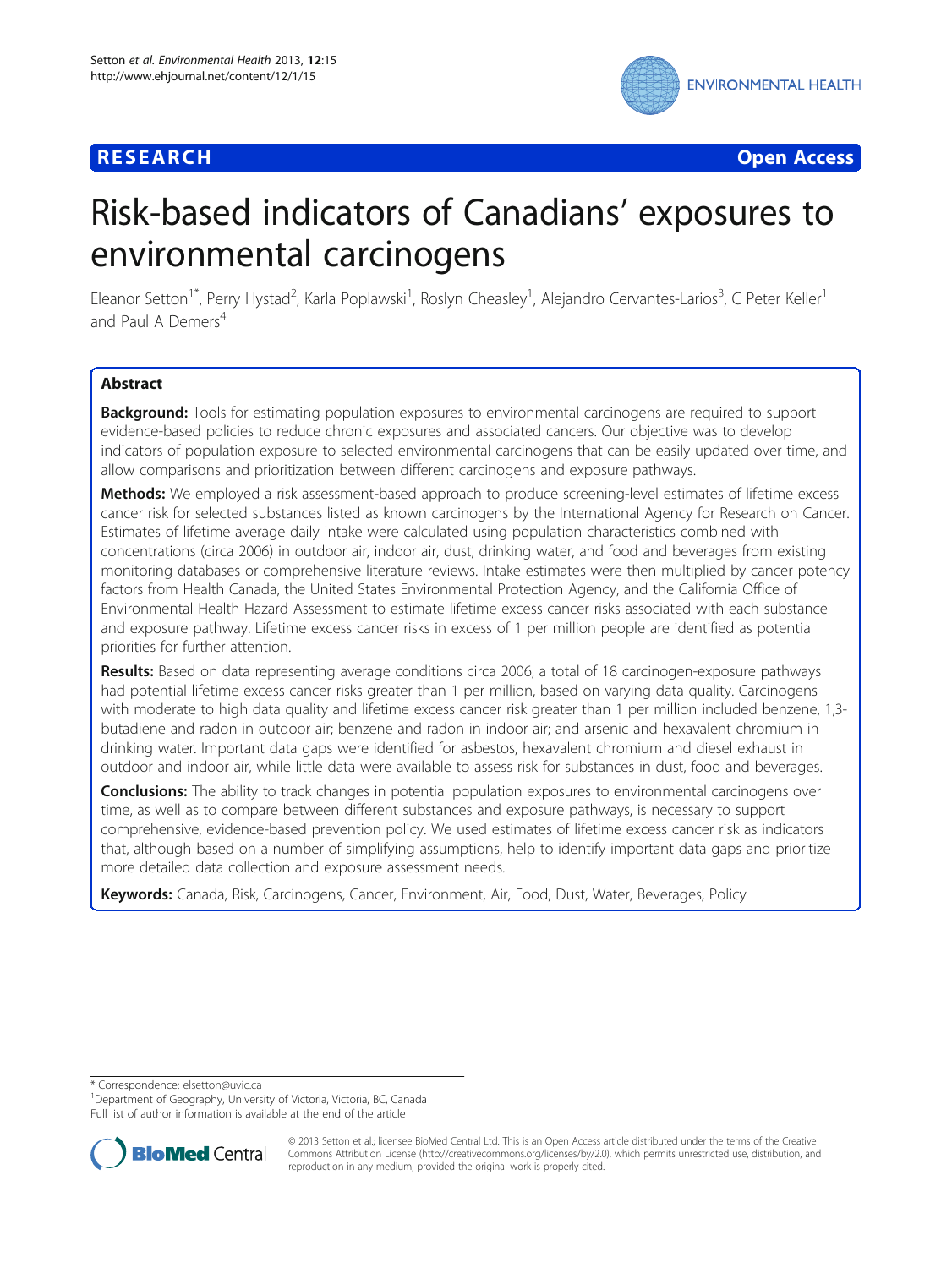#### Background

The International Agency for Research on Cancer has identified one hundred and nine environmental factors that can increase cancer risk in humans, including a range of chemicals and complex mixtures, exposure circumstances (i.e., certain occupations), physical agents (i.e., solar radiation), biological agents (i.e., certain viruses) and lifestyle factors (i.e., tobacco smoking) [\[1,2](#page-11-0)]. Estimates of the proportion of cancers due to environmental exposures (defined in this article as pollution or contamination) range from  $\langle 1\%$  to 29% [\[3-5](#page-11-0)], and as these exposures are typically considered to be modifiable, reducing or eliminating exposures presents an opportunity to decrease future cancer incidence. It has further been suggested that the contribution of exposure to low levels of carcinogens in the environment to overall cancer burden has been underestimated, and that a new prevention paradigm is needed that recognizes cancer is caused by multiple interacting factors, and therefore we should limit exposures to avoidable environmental and occupational carcinogens, in combination with other factors such as diet and lifestyle [\[6](#page-11-0)].

In 2007, in response to recommendations from its National Committee on Environmental and Occupational Exposures [[7\]](#page-11-0) and external organizations, such as the Canadian Cancer Society, the Canadian Partnership against Cancer (CPAC) funded the CARcinogen EXposure (CAREX) Canada project as part of its primary prevention efforts. The goal of CAREX Canada is to develop and implement exposure surveillance methods for a range of known or suspected carcinogens. CAREX Canada includes an occupational component that builds off the original CAREX project developed by IARC and the Finnish Institute for Occupational Health [\[8](#page-11-0)], and a non-occupational component, which we identify as 'environmental'. For some key lifestyle risk factors (e.g. diet, physical activity and smoking) estimates of prevalence and trends over time in the general population exist in Canada, for example through national health surveys [\[9](#page-11-0)]. For other risk factors, however, such as exposures to chemical and physical agents, these fundamental aspects of the cancer control spectrum are not well developed [[10\]](#page-11-0). The CAREX Canada environmental indicators therefore focus on carcinogens present in outdoor air, indoor air, indoor dust, drinking water, and foods and beverages (note: exposures via dermal absorption are not included due to a pervasive lack of data on concentration and product use/frequency of exposure levels). The scope of CAREX Canada does not include the collection of primary data. Efforts therefore focus on using existing data only. This distinguishes CAREX Canada from exposure surveillance programs that take an active individual monitoring approach, for example the National Dose Registry [[11](#page-11-0)].

In keeping with the population-level focus of the CAREX mandate, we developed three guiding principles for developing indicators for surveillance of exposures to environmental carcinogens in Canada: (1) indicators should be based on regularly collected and available data, supporting ongoing surveillance over time; (2) indicators should consider a range of environmental media, including outdoor air, indoor air or dust, drinking water, and food and beverages; and, (3) indicators should allow for comparisons among substances, exposure pathways, populations and geographic locations in order to support prioritization and targeted prevention efforts.

We adopted a risk-based approach, requiring the calculation of lifetime average daily intake by major exposure routes, and the associated potential lifetime excess cancer risk (LECR). A risk-based approach was chosen to allow comparisons between substances and exposure pathways and to provide an indicator that is readily interpretable by a wide range of stakeholders. Figure [1](#page-2-0) provides a simplified schematic of the required input data and typical sources, which are further described below.

Other methods for risk-based ranking also exist. Our approach of estimating average daily intake is similar to the assessments conducted under the Canadian Environmental Protection Act (CEPA); however, the CEPA daily intake estimates are not converted to lifetime excess cancer risk, but are used to develop a "priority for action" ranking when the substance is considered to be carcinogenic [[12\]](#page-11-0). We chose to use potential excess lifetime risk as it seems more intuitively understandable, and under the right circumstances (i.e., same target organ and form of cancer), risk estimates may be added to reflect cumulative exposure risks [[13\]](#page-11-0).

The limitations of the cancer potency factors employed here include the extrapolation of experimental results observed in animals exposed to high doses to humans generally exposed to low doses, the assumption of a linear relationship between dose and response, and the assumption of no effect threshold. Ongoing research continually provides new information on the validity of these assumptions [\[14-16\]](#page-11-0). For example, there is increasing evidence that the dose–response relationship for a number of substances (including diesel engine exhaust, formaldehyde, lead, nickel and TCDD), may be hormetic, that is, "u- or jshaped", indicating different effects depending on the exposure level [\[17\]](#page-11-0). An alternative to using cancer potency factors is to use concentration-response (CR) functions from published human epidemiology studies. These would typically have smaller uncertainties than cancer potency factors based on interspecies extrapolation; however, CR functions have been developed for relatively few substances and exposure routes (primarily criteria air pollutants in air), which would have greatly limited comparison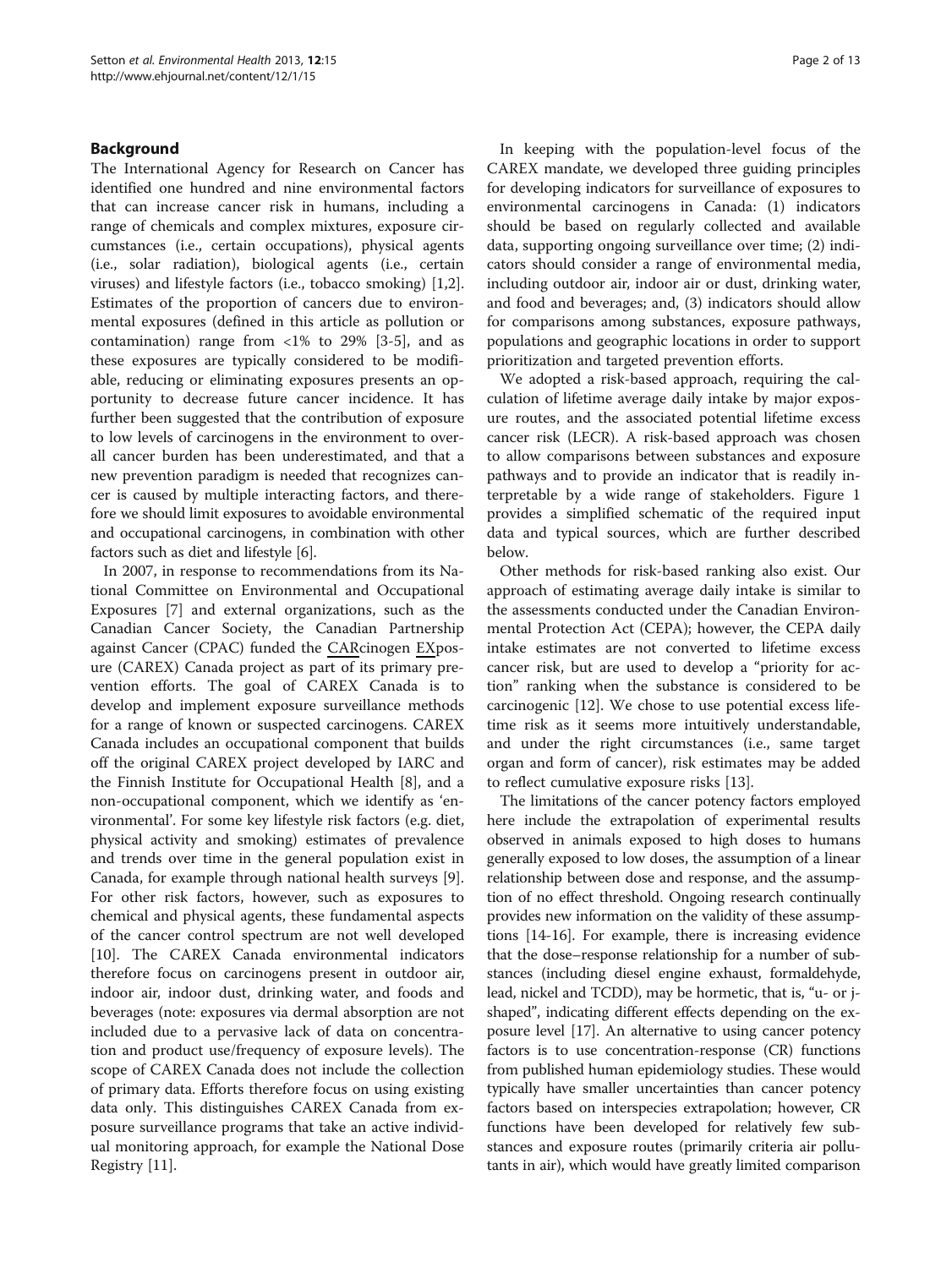<span id="page-2-0"></span>

and prioritization of the range of environmental carcinogens present in Canada.

Individual indicators for each substance and exposure pathway combination are presented here; however it is critical to acknowledge that the interactions among substances and exposures via different pathways are complex. The true relationships between the development of cancer and concurrent exposures to a wide variety of chemical and natural carcinogens in conjunction with the influences of lifestyle factors throughout an individual's lifetime are not (and may never be) well understood [\[6,18,19\]](#page-11-0).

The indicators do not represent the prevalence of exposure in the Canadian population. Nationally representative, multi-substance and multi-exposure pathway monitoring programs would be required to establish prevalence, and these types of initiatives do not exist in Canada now or in the foreseeable future. We propose the indicators developed here are useful as a starting point to help guide more focused data gathering and exposure assessment work where identified gaps exist, and to support regulatory progress and public outreach when reasonable evidence exists that known carcinogens are present in the Canadian setting at levels sufficient to be of potential concern.

#### Methods

The underlying calculations conducted in Figure 1 are based on standard risk assessment methods [[13](#page-11-0),[20](#page-11-0),[21](#page-11-0)]

| <b>Table 1 Standard physical characteristics</b> |  |  |
|--------------------------------------------------|--|--|
|--------------------------------------------------|--|--|

and assumptions (Table 1). For a given substance and life-stage, daily intake in micrograms per kilogram of bodyweight is calculated as follows for each exposure pathway (outdoor air, indoor air, dust, drinking water) with the exception of food/beverages:

$$
DI = ((C_P * EF_P) * I_R * T_L)/BW
$$
 (1)

where:

 $DI =$  daily intake

 $C_P$  = concentration in pathway (outdoor air, indoor air, dust, soil, drinking water)

 $EF<sub>P</sub>$  = for the specific pathway, the exposure frequency

 $I_R$  = daily intake rate via inhalation or ingestion

 $T_L$  = percent of day spent indoor or outdoor, applied to outdoor air, indoor air, dust and soil only

BW = bodyweight for given life-stage

Daily intake via ingestion of food and beverages is calculated the same way (excluding  $T_L$ ) for each specific food. These are then summed for each of seven groups – meat, seafood, fruit, vegetables, dairy and eggs, grains and nuts (including breads), and beverages.

Exposure frequency  $(EF_p)$  is included as a means of modifying estimates according to how often exposure is expected to occur. This parameter can be used in several ways. First, a value of 1 (i.e., 100 percent) could be used to reflect a carcinogen that is pervasive and therefore all members of a population are expected to be exposed

| Characteristic | <b>Units</b>         | <b>Adult</b> | <b>Teen</b> | Child   | <b>Small Child</b> | Infant   |
|----------------|----------------------|--------------|-------------|---------|--------------------|----------|
| Age            | years                | 20 to 70     | 12 to 19    | 5 to 11 | $0.5$ to 4         | 0 to 0.5 |
| Bodyweight     | kilograms            | 70           | 57          | 27      | 13                 | 6        |
| Breathing      | cubic metres per day | 23           | 21          | 12      | 5                  |          |
| Drinking water | litres per day       | 1.5          | 1.3         | 0.9     | 0.8                | 0.75     |
| Dust ingestion | grams per day        | 0.02         | 0.02        | 0.035   | 0.05               | 0.035    |
| Time outdoor   | % of 24 hours        | 6.25         | 6.25        | 8.2     | 8.2                | 8.2      |
| Time indoors   | % of 24 hours        | 93.75        | 93.75       | 91.8    | 91.8               | 91.8     |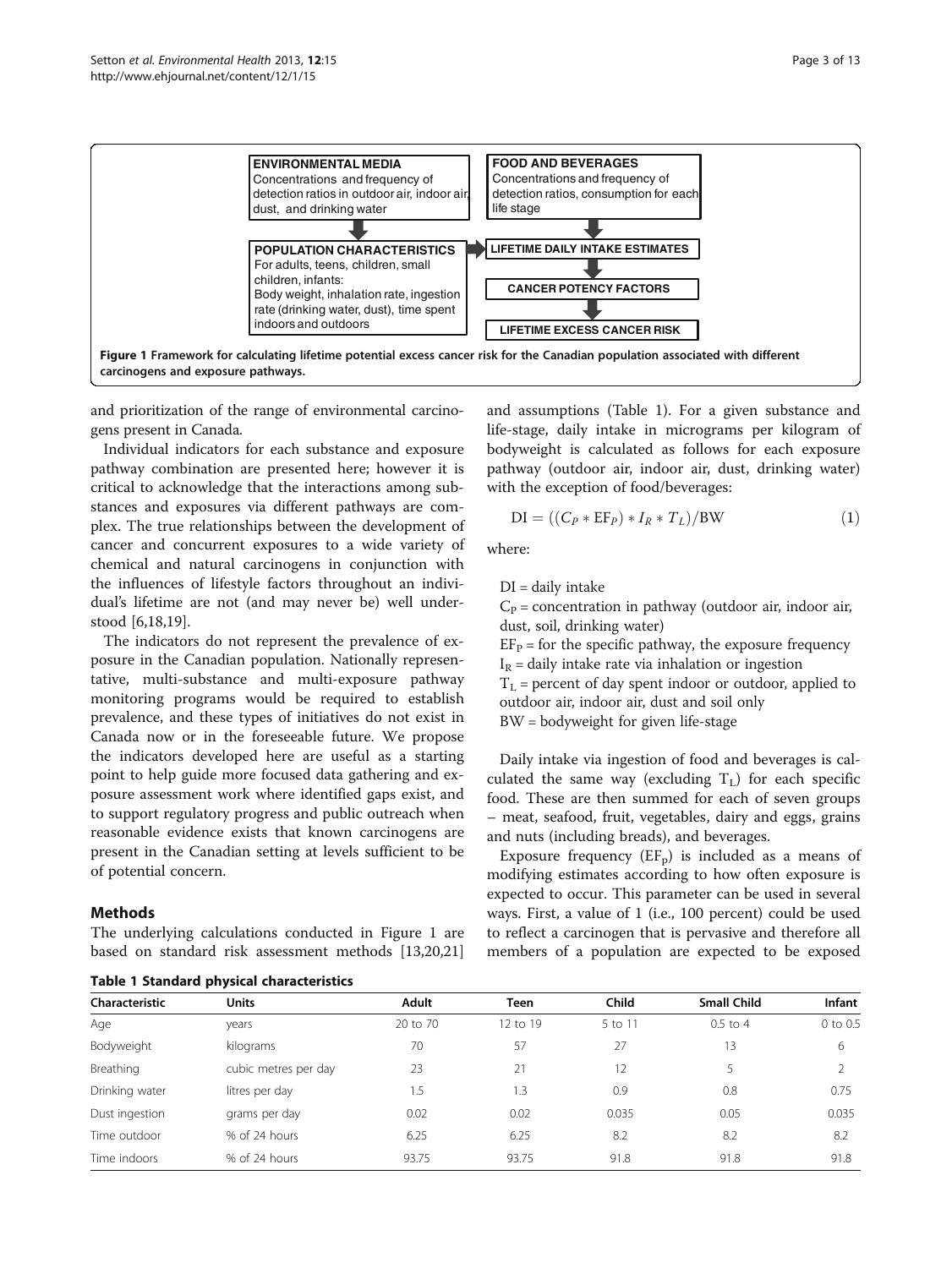(for example, outdoor air pollution). A value of 1 could also be used to represent a contamination scenario in which all of the intake amount has detectable levels, but the resulting intake and risk estimates apply only to exposed populations (for example, only those people drinking well water contaminated with benzene from leaking underground fuel tanks). Secondly, including a percent value of less than 1, for example 0.3 implies that exposure occurs only in 30 percent of the intake amount (for example, the substance has been detected in only 30 percent of samples tested).

Given the calculated daily average intake for each lifestage, substance and exposure pathway combination, a single estimate of intake by exposure pathway over an entire 70 year life is calculated by weighting each lifestage specific intake level by the amount of time spent in each life-stage, then summing:

$$
LSW_{DI} = S(LS_i * T_i)
$$
 (2)

where

 $LSW<sub>DI</sub> = life-stage weighted daily intake$  $LS_i =$  daily intake for life-stage i  $T_i$  = percent of time spent in life-stage i, expressed as time in life-stage i/ total lifetime

Given an estimated lifetime average daily intake in mg/kg of bodyweight, cancer potency factors are then applied to estimate the associated LECR:

Lifetime Excess Cancer Risk ¼ Average Daily Intake -Cancer Potency Factor ð3Þ

This approach applies to many known and suspected carcinogens; however, it is important to note that for radon, lifetime excess cancer risk is calculated using total lifetime dose [[22\]](#page-11-0) not lifetime average daily intake. In radon's case, the above equations were modified as necessary. Similarly, for asbestos, the average hourly concentration over an entire lifetime is treated as the representative intake (dose) and LECR is calculated by multiplying the lifetime average hourly concentration by an inhalation unit risk factor [\[23](#page-11-0)].

Availability and quality of the input data varied widely depending on the substance and exposure pathway considered. Existing, readily available and ongoing national databases were used whenever possible, but we also had to rely on data from government reports and peerreviewed studies reporting measured concentrations. We used data only from studies conducted in Canada, the US and northern European countries with data collected in 2000 or more recently.

Outdoor air concentrations are based either on quality-assured data from the Canadian National Air Pollution Surveillance (NAPS) monitoring system for 2006 [[24](#page-11-0)] or peer-reviewed literature and government reports published since 2000. Typically, data from the NAPS monitoring system are of high quality in terms of instruments used and their calibration, regularity of the sampling intervals over an entire year, and the geographic distribution of stations across Canada [[25\]](#page-11-0). Notably, data for radon and asbestos came from government reports and peer-reviewed literature. Radon has been measured extensively across Canada using accepted monitoring protocols [\[26](#page-11-0)]. Asbestos, however, is not regularly measured in outdoor air in Canada, and different methods exist for measuring levels which can produce substantially different results [[27\]](#page-11-0), presenting a potentially important data gap.

Indoor air and dust concentrations are based on data published in peer-reviewed literature since 2000. In general, other than for radon, benzene and formaldehyde in indoor air, we found few studies reporting measured levels of our selected carcinogens in these exposure pathways. Sample sizes were relatively small, and studies often focused in one geographic location. For dust, analytical methods varied (we used only data analyzed using inductively coupled plasma mass spectrometry, the most accurate currently available) and results were often presented as volume per square centimeter  $cm<sup>2</sup>$ , rather than in micrograms per gram μg/g, and so we were not able to include these in our estimates.

Drinking water data are from the Ontario Drinking Water Surveillance Program (DWSP) for 2006 for distribution systems (not raw water or treated water at plant) [[28\]](#page-11-0). In addition, a review of published literature and government reports on drinking water for Canada was conducted, and levels compared to those from DWSP. In Canada, drinking water testing is conducted by local municipal governments, and results are not typically available in an easily accessible form, like the Ontario DWSP. Private wells are tested only by individuals, and the lack of data for these Canadians is a significant gap, particularly with respect to arsenic in drinking water.

The list of foods included in this study was derived from the Canada Food Stats database [\[29](#page-11-0)]. Consumption levels for adults, teens, children, small children and infants were based on levels specific to each life stage from the Nutrition Canada Survey [\[30](#page-11-0)] when available, otherwise per capita loss-adjusted consumption from the Canada Food Stats database were used to represent adult consumption, and reduced in proportion to bodyweight for other life stages. Concentrations in foods are primarily from the Canadian Food Inspection Agency Chemical Residues in Food reports [\[31\]](#page-11-0), the United States Total Diet Study results [[32](#page-11-0)] and the Dietary Exposure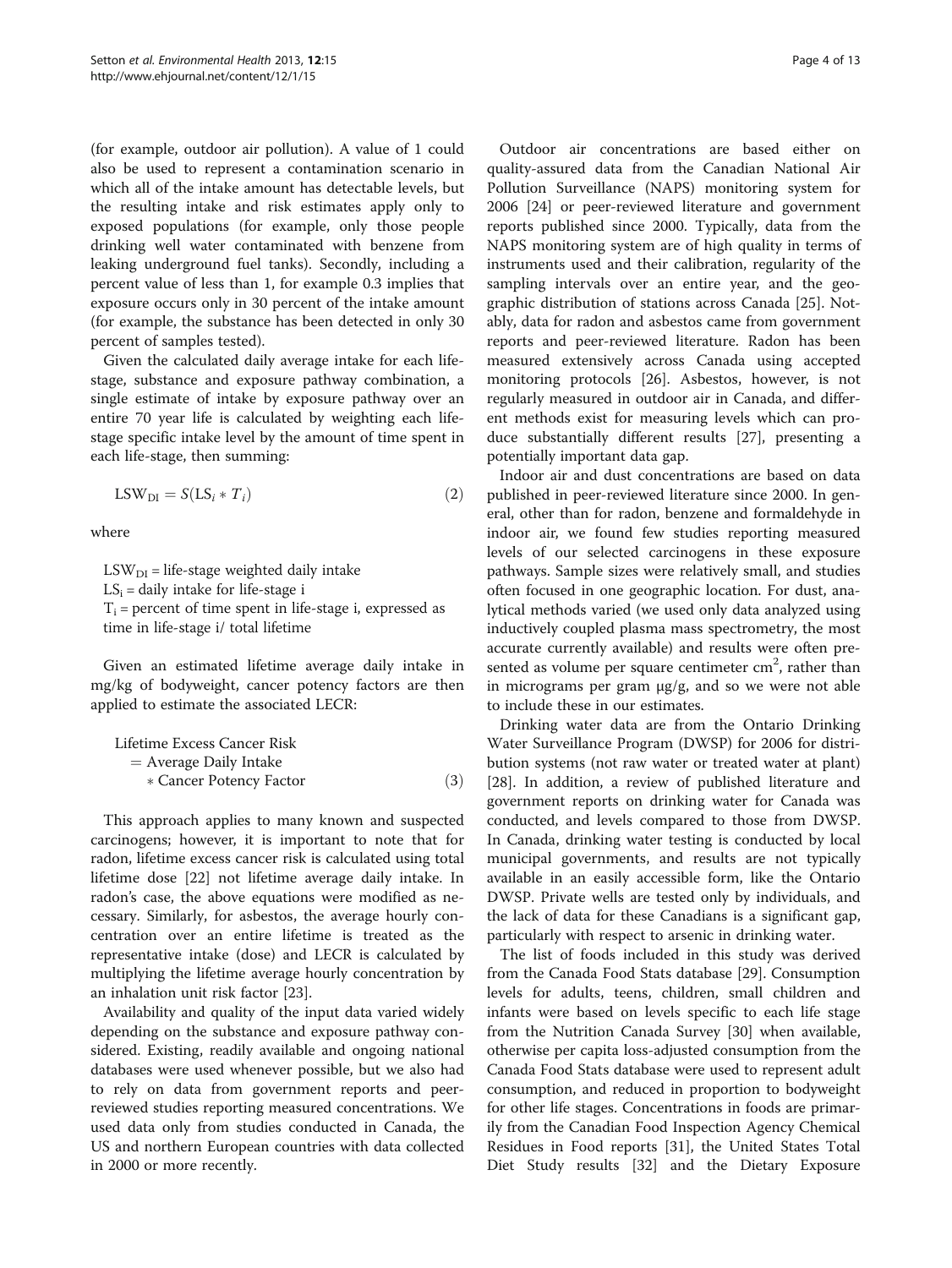| Carcinogen            | Average                                 | <b>Data Quality</b> | <b>Lifetime Excess Cancer Risk Estimates</b>    |                          |                          |  |  |  |
|-----------------------|-----------------------------------------|---------------------|-------------------------------------------------|--------------------------|--------------------------|--|--|--|
|                       | Concentration                           |                     | Average concentration andCPF <sup>1</sup> from: |                          |                          |  |  |  |
|                       |                                         |                     | CA <sup>2</sup>                                 | HC <sup>3</sup>          | EPA <sup>4</sup>         |  |  |  |
| <b>Indoor Air</b>     |                                         |                     |                                                 |                          |                          |  |  |  |
| Arsenic and compounds |                                         | gap                 | $\overline{\phantom{a}}$                        |                          |                          |  |  |  |
| Asbestos              | $8.5 \times 10^{-5}$ f/ml               | very low            | 10.8                                            |                          | 1.3                      |  |  |  |
| Benzene               | 2.4 $\mu$ g/m <sup>3</sup>              | moderate            | 78.0                                            | 11.4                     | 21.1                     |  |  |  |
| Benzo[a]pyrene        | $1.9 \times 10^{-4}$ µg/m <sup>3</sup>  | very low            | 0.2                                             | < 0.1                    |                          |  |  |  |
| 1,3-Butadiene         | $0.12 \mu g/m^3$                        | low                 | 23.4                                            |                          | 3.9                      |  |  |  |
| Cadmium and compounds |                                         | qap                 |                                                 |                          |                          |  |  |  |
| Chromium (hexavalent) |                                         | gap                 | $\overline{\phantom{a}}$                        |                          |                          |  |  |  |
| Diesel engine exhaust | $0.84 \mu g/m^3$                        | very low            | 300.2                                           |                          |                          |  |  |  |
| Formaldehyde          | 33.3 $\mu$ g/m <sup>3</sup>             | low/moderate        | 227.2                                           |                          | 486.8                    |  |  |  |
| Nickel and compounds  | $8.5 \times 10^{-4}$ µg/m <sup>3</sup>  | low                 | 0.3                                             | 0.9                      |                          |  |  |  |
| Radon                 | 100 $Bq/m^3$                            | moderate/high       |                                                 |                          | 23,655.0                 |  |  |  |
| <b>TCDD</b>           |                                         | gap                 |                                                 |                          |                          |  |  |  |
| <b>Outdoor Air</b>    |                                         |                     |                                                 |                          |                          |  |  |  |
| Arsenic and compounds | $4.3 \times 10^{-4}$ µg/m <sup>3</sup>  | moderate            | 0.1                                             | 0.3                      | 0.2                      |  |  |  |
| Asbestos              | $2.0 \times 10^{-5}$ f/ml               | very low            | 2.5                                             | $\sim$                   | 0.3                      |  |  |  |
| Benzene               | 0.86 $\mu$ g/m <sup>3</sup>             | high                | 2.0                                             | 0.3                      | 0.5                      |  |  |  |
| Benzo[a]pyrene        | $1.4 \times 10^{-4}$ µg/m <sup>3</sup>  | moderate            | < 0.1                                           | < 0.1                    | $\overline{\phantom{a}}$ |  |  |  |
| 1,3-Butadiene         | 0.096 $\mu$ g/m <sup>3</sup>            | high                | 1.3                                             | $\overline{\phantom{a}}$ | 0.2                      |  |  |  |
| Cadmium and compounds | $1.2 \times 10^{-4}$ µg/m <sup>3</sup>  | moderate            | 0.1                                             | 0.1                      | < 0.1                    |  |  |  |
| Chromium (hexavalent) | $1.6 \times 10^{-5}$ µg/m <sup>3</sup>  | low                 | < 0.1                                           | 0.1                      | < 0.1                    |  |  |  |
| Diesel engine exhaust | 1.4 $\mu$ g/m <sup>3</sup>              | very low            | 35.6                                            |                          | $\mathcal{L}$            |  |  |  |
| Formaldehyde          | 1.6 $\mu$ g/m <sup>3</sup>              | moderate            | 0.8                                             | ÷                        | 1.7                      |  |  |  |
| Nickel and compounds  | $7.0 \times 10^{-4}$ µg/m <sup>3</sup>  | moderate            | < 0.1                                           | 0.1                      | $\overline{\phantom{a}}$ |  |  |  |
| Radon                 | 24 $Bq/m3$                              | moderate            | $\bar{\phantom{a}}$                             |                          | 371.0                    |  |  |  |
| <b>TCDD</b>           | $9.7 \times 10^{-10}$ µg/m <sup>3</sup> | moderate            | < 0.1                                           |                          | < 0.1                    |  |  |  |
| <b>Drinking Water</b> |                                         |                     |                                                 |                          |                          |  |  |  |
| Arsenic and compounds | $1.9 \mu g/l$                           | moderate            | 74.0                                            | 88.8                     | 74.0                     |  |  |  |
| Benzo[a]pyrene        |                                         | gap                 |                                                 |                          |                          |  |  |  |
| 1.3-Rutadiono         |                                         | 02D                 | $\sim$                                          |                          | $\sim$                   |  |  |  |

#### <span id="page-4-0"></span>Table 2 Summary of Canadian indicators of lifetime excess cancer risk for known carcinogens and each relevant exposure

| THERET QUID COLLIDOOLIUS  | $7.0 \times 10^{6}$ $\mu$ g/ $\pi$      | <b>THOUGIQLE</b> | $\sim$ U.I               | U.1                      |                          |
|---------------------------|-----------------------------------------|------------------|--------------------------|--------------------------|--------------------------|
| Radon                     | 24 $Bq/m3$                              | moderate         | $\overline{\phantom{a}}$ | $\overline{\phantom{a}}$ | 371.0                    |
| <b>TCDD</b>               | $9.7 \times 10^{-10}$ µg/m <sup>3</sup> | moderate         | < 0.1                    | $\overline{\phantom{a}}$ | < 0.1                    |
| <b>Drinking Water</b>     |                                         |                  |                          |                          |                          |
| Arsenic and compounds     | $1.9 \mu q/l$                           | moderate         | 74.0                     | 88.8                     | 74.0                     |
| Benzo[a]pyrene            |                                         | gap              | $\overline{\phantom{a}}$ | $\overline{\phantom{a}}$ | $\overline{\phantom{a}}$ |
| 1,3-Butadiene             |                                         | gap              | $\overline{\phantom{a}}$ | $\overline{\phantom{a}}$ |                          |
| Chromium (hexavalent)     | $1.2 \mu g/l$                           | moderate         | 12.9                     |                          |                          |
| <b>TCDD</b>               |                                         | gap              |                          |                          |                          |
| <b>Food and Beverages</b> |                                         |                  |                          |                          |                          |
| Arsenic and compounds     | varies by food                          | low              | 25.9                     | 31.0                     | 25.9                     |
| Benzene                   | varies by food                          | very low         | 4.4                      | 10.0                     | 2.4                      |
| Benzo[a]pyrene            | varies by food                          | very low         | 2.2                      | 0.4                      | 1.4                      |
| 1,3-Butadiene             | varies by food                          | gap              | $\overline{\phantom{a}}$ | $\overline{\phantom{a}}$ |                          |
| Chromium (hexavalent)     | varies by food                          | gap              |                          |                          |                          |
| <b>TCDD</b>               | varies by food                          | gap              |                          |                          |                          |
|                           |                                         |                  |                          |                          |                          |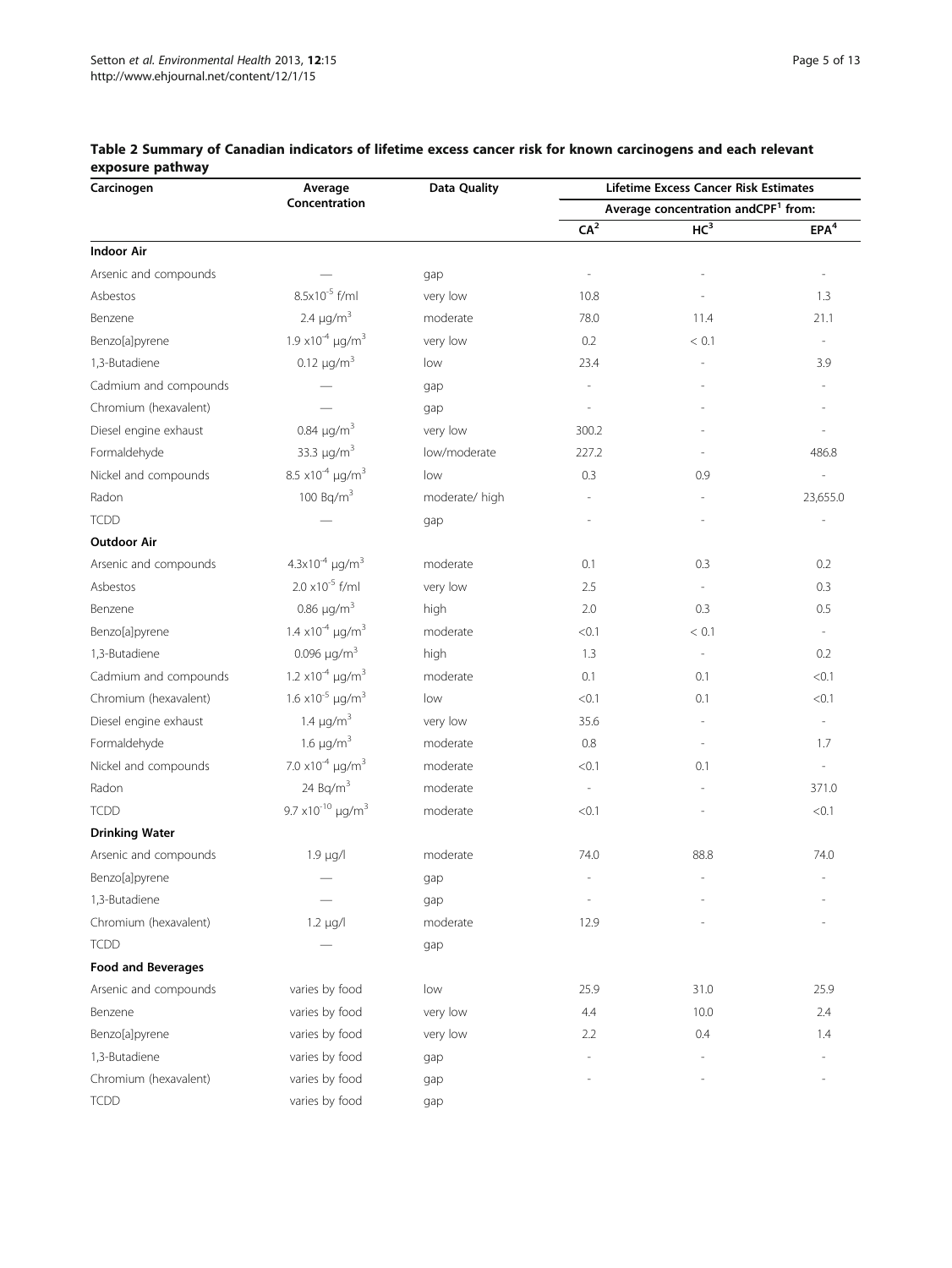| <b>Indoor Dust</b>    |                                 |          |        |                          |        |
|-----------------------|---------------------------------|----------|--------|--------------------------|--------|
| Arsenic and compounds | $\hspace{0.1mm}-\hspace{0.1mm}$ | gap      | $\sim$ | $\sim$                   | $\sim$ |
| Benzo[a]pyrene        | $2.91 \mu g/g$                  | low      | 22.9   | 4.4                      | 14.0   |
| Chromium (hexavalent) | 4.25 $\mu$ g/g                  | very low | 1.2    | $\overline{\phantom{a}}$ | $\sim$ |
| <b>TCDD</b>           |                                 | gap      |        |                          |        |

<span id="page-5-0"></span>Table 2 Summary of Canadian indicators of lifetime excess cancer risk for known carcinogens and each relevant exposure pathway (Continued)

1. CPF = cancer potency factor.

2. CA = California Office of Environmental Health Hazard Assessment.

3. Health Canada.

4. United States Environmental Protection Agency.

Substances that were negligible or not carcinogenic in a specific pathway were excluded.

Potential Model, which contains concentration data from numerous United States studies conducted prior to 2003 [[33\]](#page-11-0). Our search for Canadian food and beverage data revealed substantial data gaps. Importantly, no databases were found that included both consumption levels and concentration levels, and we encountered difficulties in matching the foods listed between each different database [[34\]](#page-11-0). As well, consumption data are based either on 1) a national 24 hour dietary recall survey conducted in the early 1970s (still the most comprehensive survey done for Canadians) [\[30](#page-11-0)] or 2) per capita estimates based on amount of food available nationally [[29\]](#page-11-0). We do not know how well these data sources represent the average Canadian diet now or over the long term.

Varying data availability limits the representativeness of some of the indicators. We focused on creating estimates of mean measured levels as inputs for the indicators, in the absence of data that would support the development of valid exposure distributions in the Canadian population. Qualitative assessments of how well the data used represent the 'average' for Canadians for each substance/exposure pathway are provided with the results and summarized in Table [2](#page-4-0). This approach is consistent with recommendations for screening-level assessments [\[35,36](#page-11-0)]. More details on the basis for assigning data quality ranks (gap, very low, low, moderate and high) shown in the following results are available on the CAREX Canada website [\[37](#page-11-0)], as are documentation and citations for all data sources and levels used to calculate the LECRs reported here.

Cancer potency factors for the same substance can differ by several orders of magnitude between agencies, due to interpretation of epidemiological and animal studies. We therefore present results using cancer potency factors derived by the California Office of

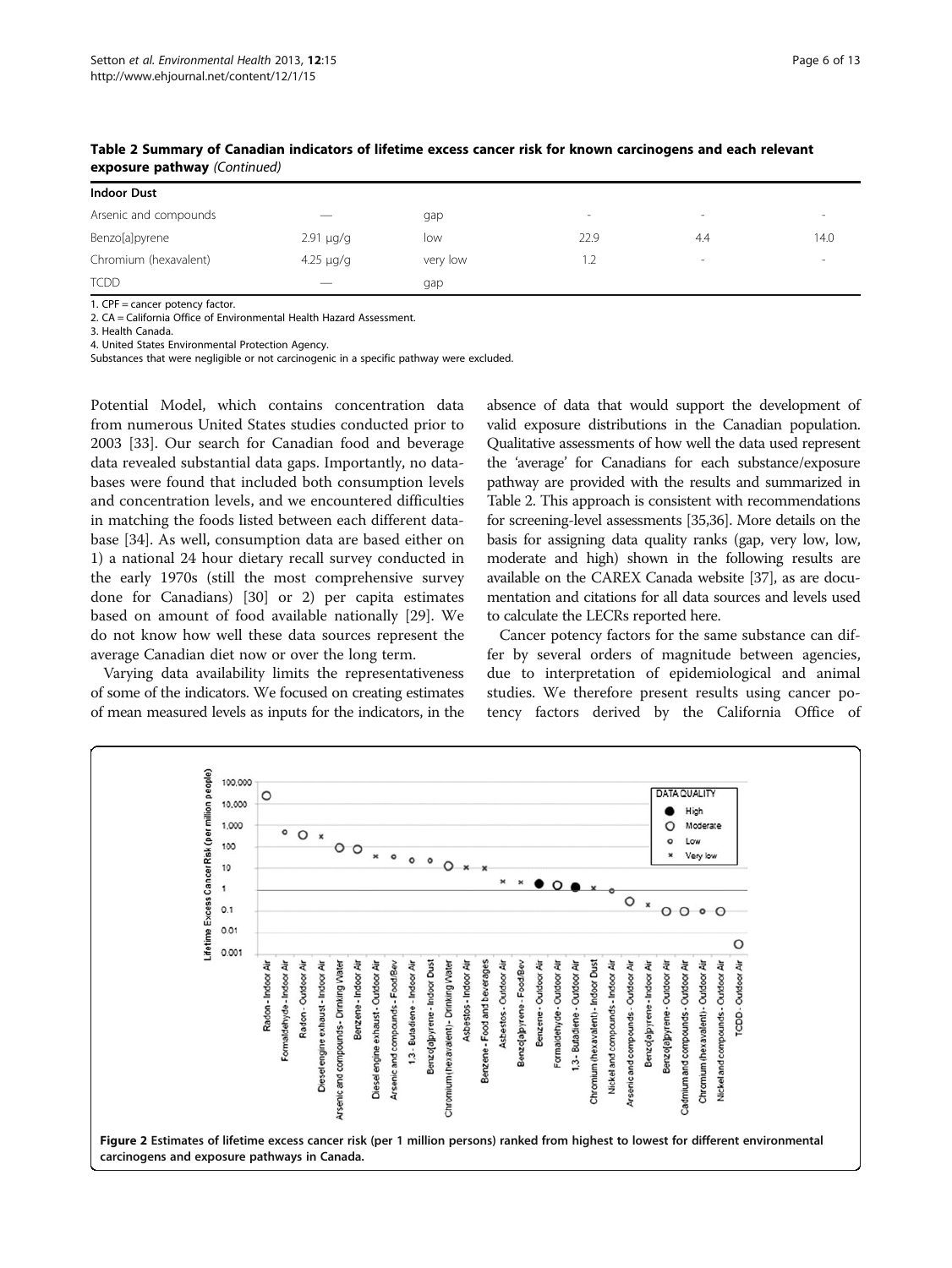Environmental Health Hazard Assessment (CA OEHHA) [\[38](#page-11-0)], Health Canada [\[13,21,39,40](#page-11-0)] and the United States Environmental Protection Agency (US EPA) [[22,41\]](#page-11-0).

#### Results

LECR indicators for 27 carcinogen-exposure pathway combinations were calculated for selected known carcinogens (Figure [2](#page-5-0) and Table [2\)](#page-4-0). Substances that are thought to make a negligible contribution to exposure or that are not carcinogenic in a specific pathway are excluded. Substances that might be important but where no data were available to make this determination are included to highlight data gaps. LECRs of between 1 and 10 per million due to non-occupational exposures are generally treated as being 'essentially zero' or 'acceptable' by a range of federal and provincial Canadian agencies [[13\]](#page-11-0). Here we use 1 per million as a threshold for consideration to prioritize for additional assessment, given the screening nature of the approach. Substances with LECRs above 1 per million based on data of moderate to high quality may be targeted for more detailed risk assessments, such as those using probabilistic methods to better characterize the range of potential exposures given current measured levels. Similarly, substances with LECRs below 1 per million based on moderate or high data quality may not be important to prioritize for further study. Whenever data quality is assessed as low or very low, or no data were found, it may be useful to undertake additional research or monitoring to better characterize LECRs for comparative purposes.

#### Indoor air

Based on average measured levels in Canada circa 2006 and the highest available cancer potency factor, potential LECRs are greater than 1 per million due to inhalation of asbestos, benzene, 1,3-butadiene, diesel engine exhaust, formaldehyde, and radon in indoor air. The risk posed by radon exposure (LECR of 23,655) is magnitudes larger than the next largest LECR (formaldehyde, with a LECR of 487). All have been calculated using an exposure frequency of 1, thereby implicitly assuming that each substance is always present in indoor air at the measured average level.

Data quality for measured concentrations of carcinogens in indoor air ranges from very low to moderatehigh. The LECR associated with diesel engine exhaust is based on measured levels of total fine particulates by NAPS monitoring sites, and the assumption that 18 percent of total fine particulates are from diesel engine exhaust [[42\]](#page-11-0), and that 60 percent of ambient fine particulates infiltrate to indoor residential environments [\[43](#page-12-0)]. Data quality for the diesel engine exhaust estimate is therefore considered to be very low. For all other

substances listed, concentration data were found exclusively in published literature and reports, as there are no national programs regularly monitoring indoor air quality in Canada. Moderate data quality ratings were assigned only to those substances for which consistent levels were reported in at least three reasonably comparable studies (benzene, formaldehyde, and radon). Low ratings were given to those substances with fewer studies available and/or some inconsistency in reported levels across studies (asbestos, 1,3-butadiene and nickel). Data gaps exist for arsenic, cadmium, hexavalent chromium, and 2,3,7,8-tetrachlorodibenzo[p]dioxin (TCDD).

We did not find enough publicly available data to develop regional indicators for indoor air. In general, indoor air quality is influenced by the varying uses of many consumer products, cooking practices, wood, candle and incense burning, and so on. We therefore expect more random variation among residences, rather than distinct regional differences due to these factors. Outdoor air quality, however, may also contribute to indoor air quality via infiltration through open doors, windows and gaps or cracks in building walls, and the regional patterns seen for outdoor air may be present in indoor air levels as well.

#### Outdoor air

LECRs for a number of carcinogens in outdoor air circa 2006 are greater than 1 per million; however, they are much lower than those for indoor air when considering the same substances. In some cases this is due to lower outdoor ambient concentrations, but is also influenced by the much larger amount of time spent indoors over the average lifetime. In outdoor air, LECRs based on average concentrations and the highest available cancer potency factor are greater than 1 per million for asbestos, benzene, 1,3-butadiene, diesel engine exhaust, formaldehyde and radon. Radon and diesel engine exhaust pose substantially larger risks than the other carcinogens. Again, we used an exposure frequency of 1, thereby assuming that these carcinogens are present in all outdoor air. Data from the NAPS monitoring network suggests that this is a reasonable assumption. While we did not find much reported data for asbestos, several studies suggest it is ubiquitous in urban environments [[44\]](#page-12-0) (Refs here). Radon, however, is not present at significant levels in many regions of Canada, given the geological nature of the source. The use of an exposure frequency factor of 1 here should be interpreted as applying only to those who live in regions known to have potential for higher levels of radon.

A data quality rating of moderate was assigned to radon as the most recent outdoor measures are from a study conducted in 1990 in 17 Canadian cities [\[45](#page-12-0)]; we include them here although the data were gathered prior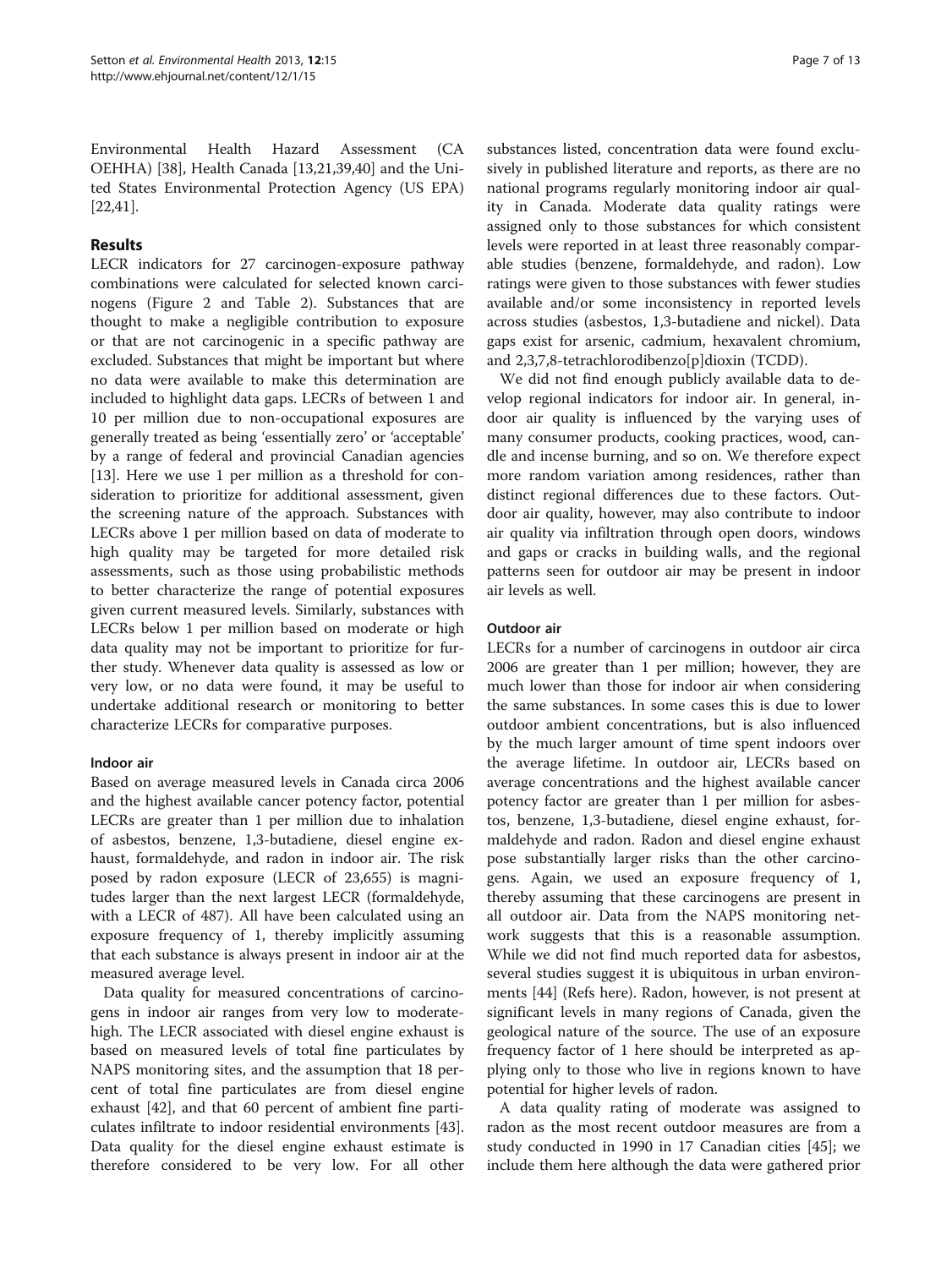to 2000, as there is no expectation that outdoor levels would decline over time. Data quality for asbestos levels in outdoor air was considered to be very low. In Canada, only a few studies on outdoor asbestos levels were identified and those were conducted in communities impacted by asbestos mines. We used data from a US measurement program conducted in the 1980s and 1990s in the US intended to measure asbestos levels inside buildings thought to be contaminated with asbestos-containing materials [[44\]](#page-12-0). Outdoor levels at each building were also measured to provide a comparison of indoor/outdoor concentrations, and we use the average of these for the LECR reported here.

The remainder of the carcinogen concentration data for outdoor air was estimated using NAPS monitoring data and ranges from very low to high based on the number of monitoring stations. A low rating was assigned to hexavalent chromium, as only total chromium is measured, and we used the assumption that 5 percent of total chromium measured is hexavalent [\[46](#page-12-0)]. Moderate ratings were assigned to substances with more than 10 monitoring locations across Canada (arsenic, benzo[a]pyrene, cadmium, formaldehyde, nickel and TCDD) and a high rating was assigned to benzene and 1,3-.butadiene, as they are measured at more than 50 locations across Canada. Data quality for diesel engine exhaust is considered to be very low for the reasons previously discussed.

Outdoor air quality can vary substantially both locally (i.e., within an urban area) and regionally (among different urban areas, and between urban and rural areas). The LECRs presented here are based on the annual average level for each carcinogen measured across monitoring stations in Canada. Geographic variation in LECRs associated with outdoor air is not reported here, but has been characterized by applying both statistical and deterministic models, as detailed in Hystad et al. (2010) [[47](#page-12-0)] and on the CAREX Canada website, i.e., arsenic for example [[48](#page-12-0)].

#### Drinking water

Estimated LECRs are greater than 1 per million due to ingestion of arsenic and hexavalent chromium in drinking water. For arsenic, we expected levels to be higher in regions with greater abundance of naturally occurring arsenic outside of Ontario, and therefore used arsenic values reported in the Canadian Drinking Water Guideline Technical Document [\[49](#page-12-0)] and assigned a data quality rating of moderate. We used the assumption that all of the chromium present in drinking water is in hexavalent form [[50](#page-12-0)], and data quality is judged to be moderate based on both the sample sizes ranging from approximately 259 to 329 for the year 2006 in DWSP [[28\]](#page-11-0), and the comprehensive review of data provided in

the guideline document. For both arsenic and hexavalent chromium, we employed an exposure frequency of 1. In the case of arsenic, given the geological nature of the source, the indicator should be more carefully interpreted as applying to those Canadians living in regions where arsenic is known to be a drinking water contaminant.

No useful data for benzo[a]pyrene, 1,3-butadiene, or TCDD were identified. No cancer potency factors are reported by Health Canada, the US EPA, or the CA OEHHA for the ingestion of formaldehyde, nickel and cadmium.

We did not identify enough publicly available data to provide regional indictors for carcinogens in treated drinking water, in large part due to drinking water quality data being held by many thousands of local municipalities and not in a centralized national database. We also expect significant geographic variation of arsenic levels particularly when drinking water is drawn from private wells, based on geological sources of arsenic. Data that would support the development of regional indicators on drinking water quality in private wells were not publicly available.

#### Food and beverages

Estimated LECRs are greater than 1 per million due to ingestion of arsenic, benzene and benzo[a]pyrene in foods and beverages, based on average concentrations and the highest available cancer potency factor. We were able to calculate exposure frequencies for each food, given the number of detections in each sample, and these were used to develop the average daily intake values. In practice, this means that for a given substance and food group (i.e., vegetables) the average daily intake estimate is influenced by the exposure frequencies of each of the included foods.

We assigned a data quality rating of very low or low to all relevant substances for which we found data. In general, Canadian data available in peer-reviewed studies, government reports or public online databases are limited in terms of consumption levels, foods tested, substances measured, the geographic representation, and temporal relevance. Typically, data were available only for a few of the 206 included food items. Table [3](#page-8-0) summarizes the number of foods in each major group with data and the percent of total consumption represented by those with data. No suitable data were found for 1,3 butadiene, hexavalent chromium, or TCDD in prepared foods and beverages. No cancer potency factors are reported by Health Canada, the US EPA, or the CA OEHHA for the ingestion of formaldehyde, nickel and cadmium.

We were unable to identify any publicly available data to support the calculation of regional LECRs for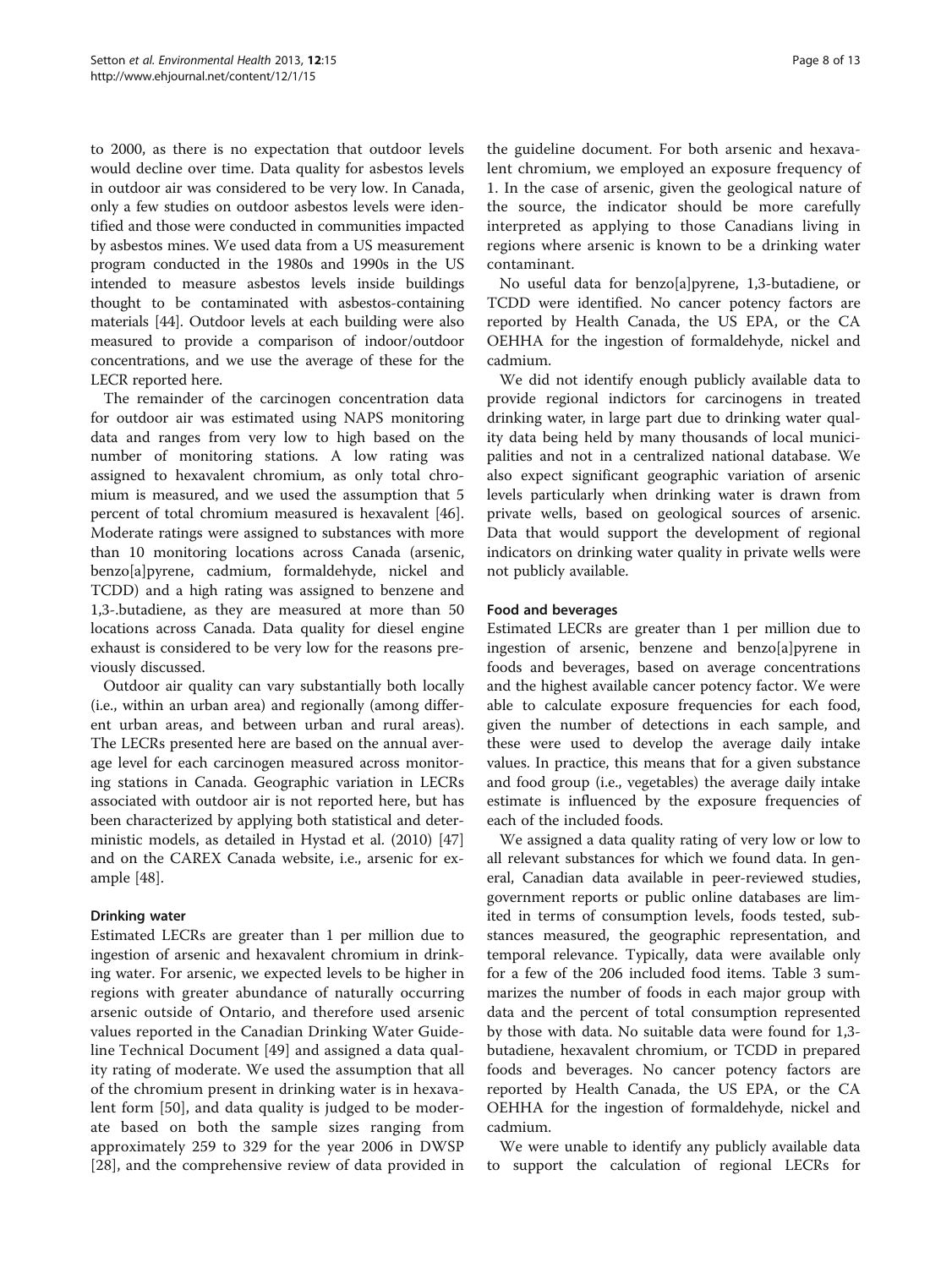|                | <b>Food Groups</b>             |            |     |           |     |            |                   |            |            |            |               |           |                  |            |  |
|----------------|--------------------------------|------------|-----|-----------|-----|------------|-------------------|------------|------------|------------|---------------|-----------|------------------|------------|--|
|                | Meats/Oils<br>Seafood<br>Fruit |            |     |           |     |            | <b>Vegetables</b> |            | Dairy/Eggs |            | <b>Grains</b> |           | <b>Beverages</b> |            |  |
|                |                                | $(n = 11)$ |     | $(n = 3)$ |     | $(n = 50)$ |                   | $(n = 67)$ |            | $(n = 28)$ |               | $(n = 9)$ |                  | $(n = 18)$ |  |
| Carcinogen     | (a)                            | (b)        | (a) | (b)       | (a) | (b)        | (a)               | (b)        | (a)        | (b)        | (a)           | (b)       | (a)              | (b)        |  |
| Arsenic        | 6                              | 46%        |     | 54%       | 8   | 24%        | 12                | 26%        |            | 3%         | 0             | 0%        |                  | 1%         |  |
| Benzene        | 4                              | 52%        | 0   | 0%        |     | 38%        |                   | 26%        | 8          | 20%        |               | 63%       | כ                | 21%        |  |
| Benzo[a]pyrene |                                | 8%         |     | 54%       |     | 0%         |                   | 2%         |            | 9%         | 0             | 0%        |                  | 2%         |  |

<span id="page-8-0"></span>Table 3 Number of foods per food group with data and percent of total consumption represented

(a) number of foods in food group with concentration data.

(b) percent of total consumption in food group represented by foods with concentration data.

exposures via food and beverages. We do not expect significant regional variation in LECRs given the widespread geographical distribution of foods and beverages in general; however, there could be important differences for populations relying on locally grown and harvested foods.

#### Indoor dust

Only four of the selected carcinogens are expected to be relevant via ingestion of indoor dust. Estimated LECRs are greater than 1 per million for benzo[a]pyrene and hexavalent chromium respectively, assuming average concentrations, maximum cancer potency factors and an exposure frequency of 1. Data quality is low for benzo[a] pyrene, and very low for hexavalent chromium. Typically, only one or two recent North American studies per substance were identified, limiting data representativeness. No useful data for arsenic or TCDD were identified. We were unable to include recent studies of indoor dust reporting only substance weight per area sampled (e.g., micrograms per cubic centimeter), because a concentration (e.g., grams per kilogram) is required to calculate LECR.

Geographic variation in LECRs for exposure via dust might be influenced by outdoor air concentrations due to industrial and vehicle emissions, as well as by indoor sources for some carcinogens (i.e., wood burning and cooking practices for benzo[a]pyrene). Data limitations severely hamper any effort to understand regional trends in exposures to benzo[a]pyrene, arsenic, hexavalent chromium, or TCDD via indoor dust.

#### **Discussion**

We developed indicators of Canadians' exposure to known carcinogens in the environment circa 2006, using existing and regularly collected environmental data and a risk-based approach, which are suitable for tracking population trends over time and help to prioritize exposure reduction activities. Known carcinogens with moderate to high levels of data quality and LECRs greater than 1 per million included: benzene and radon in outdoor air; benzene and radon in indoor air; and arsenic and hexavalent chromium in drinking water. The five highest lifetime excess cancer risks in Canada are associated with radon exposure indoors (LECR 23,655), formaldehyde exposure indoors (LECR 487), radon exposure outdoors (LECR 371), exposure to diesel engine exhaust indoors (LECR 300) and exposure to arsenic and compounds in drinking water (LECR 89). These five substances combined represent 99% of the total LECR estimated for all substances/exposure pathways, although data quality was low for radon in outdoor air and very low for diesel engine exhaust in indoor air. Other important data gaps were identified for asbestos and hexavalent chromium in both indoor and outdoor air, diesel exhaust in outdoor air, and in general for carcinogens dust, and food and beverages.

The LECR approach has been in use for several decades as a screening-level risk assessment tool. For example, using 24-hour personal exposure data collected as part of the Total Exposure Assessment Measurement (TEAM) studies conducted between 1980 and 1987 in 8 US cities, and cancer potency factors from the US EPA, Wallace (1991) reported a lifetime cancer risk of 120 per million for benzene in indoor and outdoor air combined [[51\]](#page-12-0). Our estimate for Canadians, 20 years later, is approximately 22 per million. For the TEAM studies, the average level of benzene in indoor air was reported to be in the range of 7 micrograms per cubic meter  $(\mu g/m^3)$ , and 6  $\mu$ g/m<sup>3</sup> in outdoor air [\[52](#page-12-0)], while Canadian data circa 2006 suggest average levels in the range of 2.4 μg/  $m<sup>3</sup>$  and 0.9 μg/m<sup>3</sup> in indoor and outdoor air respectively, which is consistent with documented trends in benzene concentrations for outdoor air [\[24\]](#page-11-0). More recently, Logue et al. (2011) compiled data on measured levels of a number of hazardous air pollutants in indoor air of US residences and reported cancer risks in excess of 10 per million for formaldehyde, benzene and 1,3-butadiene, and cancer risks well below 10 per million for benzo[a]pyrene and nickel, which is consistent with our results [[53\]](#page-12-0). In Europe, LECRs for benzene and formaldehyde in indoor air in various countries ranged from approximately 4 to 250 and from approximately 65 to 375 respectively [\[54](#page-12-0)], which is also broadly consistent with our results.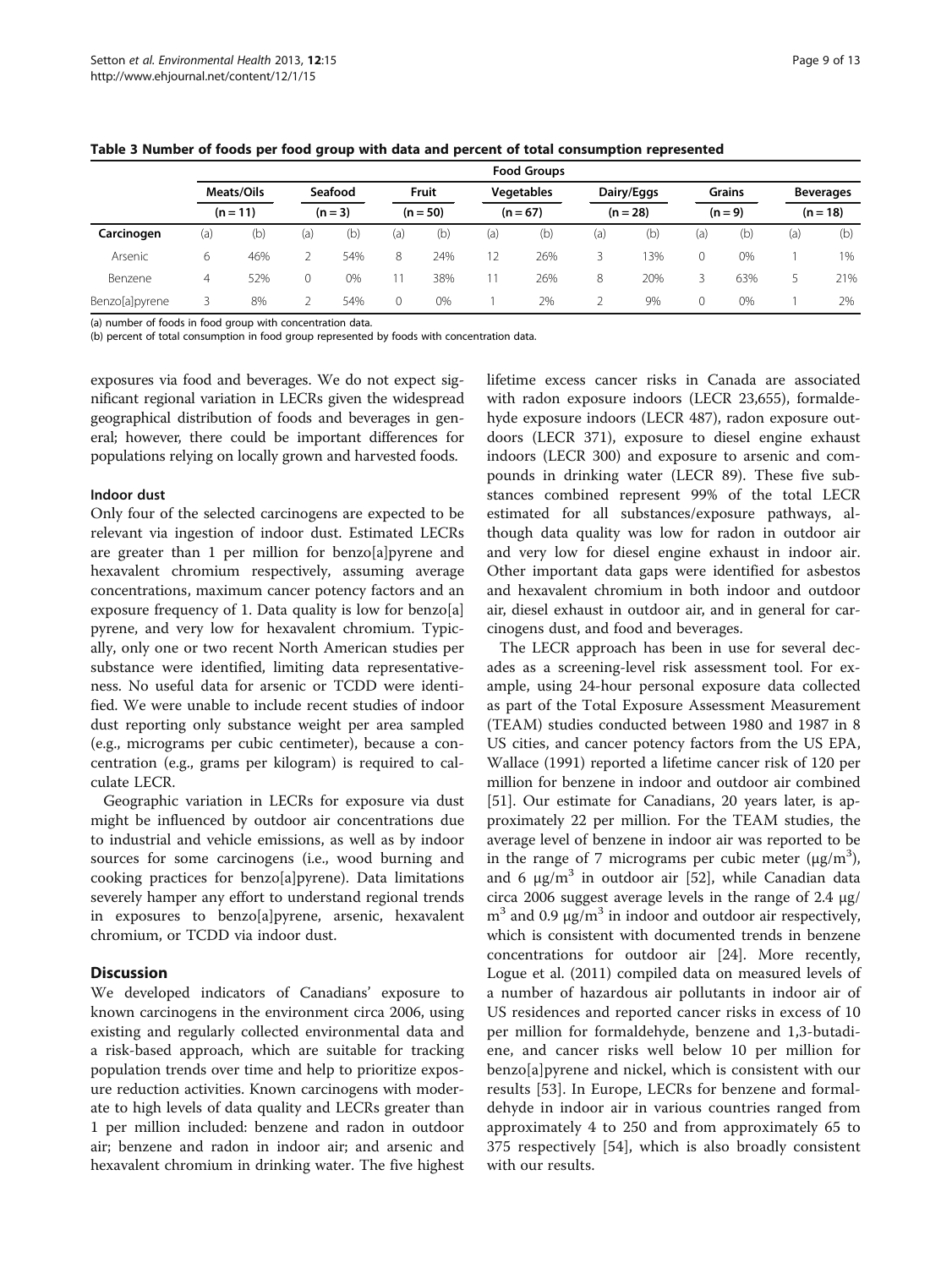In outdoor air, McCarthy et al. (2009) analyzed ambient concentrations measured at US government monitoring stations from 2003 to 2005 inclusive [\[55](#page-12-0)]. They report LECRs between 1 and 10 per million for the median benzene and 1,3-butadiene concentrations, which is generally similar to our results, but report a higher LECR for median arsenic (closer to 10 per million, versus 0.1 to 0.3 per million based on mean of Canadian data) and a lower LECR for median formaldehyde (roughly between 0.01 and 0.1 per million versus 0.8 to 1.7 per million based on mean of Canadian data). Modelled outdoor air concentrations of toxic pollutants for each county in the US are used in the US EPA National Air Toxics Assessment (NATA) program [\[56](#page-12-0)]. For the year 2005, NATA reports average LECRs in the US similar to those reported here for inorganic arsenic (0.7 versus 0.3 per million), cadmium (0.07 versus 0.1 per million), nickel (0.08 versus 0.1 per million), benzene (3.3 versus 2.0 per million) and 1,3-butadiene (0.6 versus 1.3 per million). NATA also reports average LECRs for total chromium (0.56 per million) and total polycyclic aromatic hydrocarbons (0.8 per million), which are higher than the LECRs of 0.1 per million for hexavalent chromium and <0.1 for benzo[a]pyrene reported here. The average LECR reported for formaldehyde by NATA is a magnitude higher than our LECR (16 versus 1.7 per million).

Loh et al. (2007) calculated lifetime excess cancer risks for a number of airborne organic compounds using modeled distributions of concentrations in various microenvironments (outdoor and indoor at home, in offices, dining establishments, grocery and non-grocery commercial buildings, and during commuting) to develop estimates of representative total personal exposures [\[57\]](#page-12-0). Reported LECRs for benzene and 1,3-butadiene ranged from approximately 10 to 100 per million, compared to our LECRs of 12 to 80 per million and 4 to 25 per million respectively (including both outdoor and indoor estimates). The LECR for formaldehyde was lower (approximately 100 per million) in Loh et al. (2007) than that reported here (228 to 490 per million). This is likely due mostly to the difference in input values with Loh et al. (2007) using 18  $\mu$ g/m<sup>3</sup> to represent the geometric mean for indoor air in the US compared to our estimate of 33  $\mu$ g/m<sup>3</sup> representing the mean for indoor air in Canada. Both our estimate for benzo[a]pyrene and that of Loh et al. (2007) for polycyclic aromatic hydrocarbons (PAHs) as a group in air were less than 1 per million.

Few comparable LECR estimates for arsenic, benzo[a] pyrene and benzene in food and beverages were identified. Loh et al. (2007) also calculated LECRs for dioxin and PAHs via ingestion of food specifically [\[57](#page-12-0)]. We did not identify enough relevant data to estimate a LECR for dioxins (specifically TCDD) via ingestion of food, but our LECR estimate for benzo[a]pyrene specifically in

foods ranges from less than 0.1 to 0.2 per million, far lower than the range provided in Loh et al. (2007) of approximately 10 to 50 per million for PAHs as a group.

We did not find many relevant and comparable studies for drinking water and dust exposure pathways. No current peer-reviewed studies reporting LECR estimates for arsenic in drinking water in North America were identified; however, the current Canadian Drinking Water Guideline for arsenic is 0.3 micrograms per litre (μg/L), which is also stated as being equivalent to a LECR of between 1.9 to 13.9 per million [\[49](#page-12-0)]. Our LECR for arsenic in drinking water is approximately 89 per million based on an average input concentration of 1.9 μg/L. Maertens et al. (2008) assessed the LECR associated with the ingestion of PAHs in settled house dust by preschool-aged children as being in the range of 1 to 100 per million [[58](#page-12-0)]. The LECR reported here for ingestion of benzo[a]pyrene alone in dust, over a full lifetime, is 23 per million.

Of special interest are the LECR estimates for radon in indoor (23, 655) and outdoor air (371 per million). Inhalation via indoor air is well recognized as a key exposure pathway, and is estimated to be the second leading cause of lung cancer in Canada [[59](#page-12-0)]. Although radon in homes has been measured extensively in Canada, we considered data quality to be moderate only, given that radon exposure follows geological patterns, and the substantial effect building type and condition can have on radon levels even in homes located next to each other. The average of the available data therefore represents those homes that have been measured, rather than what might be expected in all Canadian homes. Measured outdoor levels in Canada suggest this pathway may also be important. We found only one study, conducted in 1990/ 91, that measured radon in outdoor air near Canadian residences and reported 3 month average concentrations ranging from non-detection to as high as 118 Becquerels per cubic metre  $(Bq/m^3)$  [\[44\]](#page-12-0). Although individuals move about when outdoors, time spent outdoor near their homes could be associated with significant exposures when radon is present. The long-term average time of the measured data (3 months) suggests that although radon is dissipated in outdoor air, potential exposure levels can remain high enough to be of concern, even if indoor exposures are decreased.

In general, differences between our estimates and others using the same methodology would arise solely from the use of different parameter inputs (concentrations, cancer potency factors, or population characteristics). It is therefore critical that all parameter inputs are clearly documented, enabling others to assess their comparability and validity. The use of a standard approach however, provides internal consistency and supports direct comparisons across exposure pathways and between substances for screening level purposes.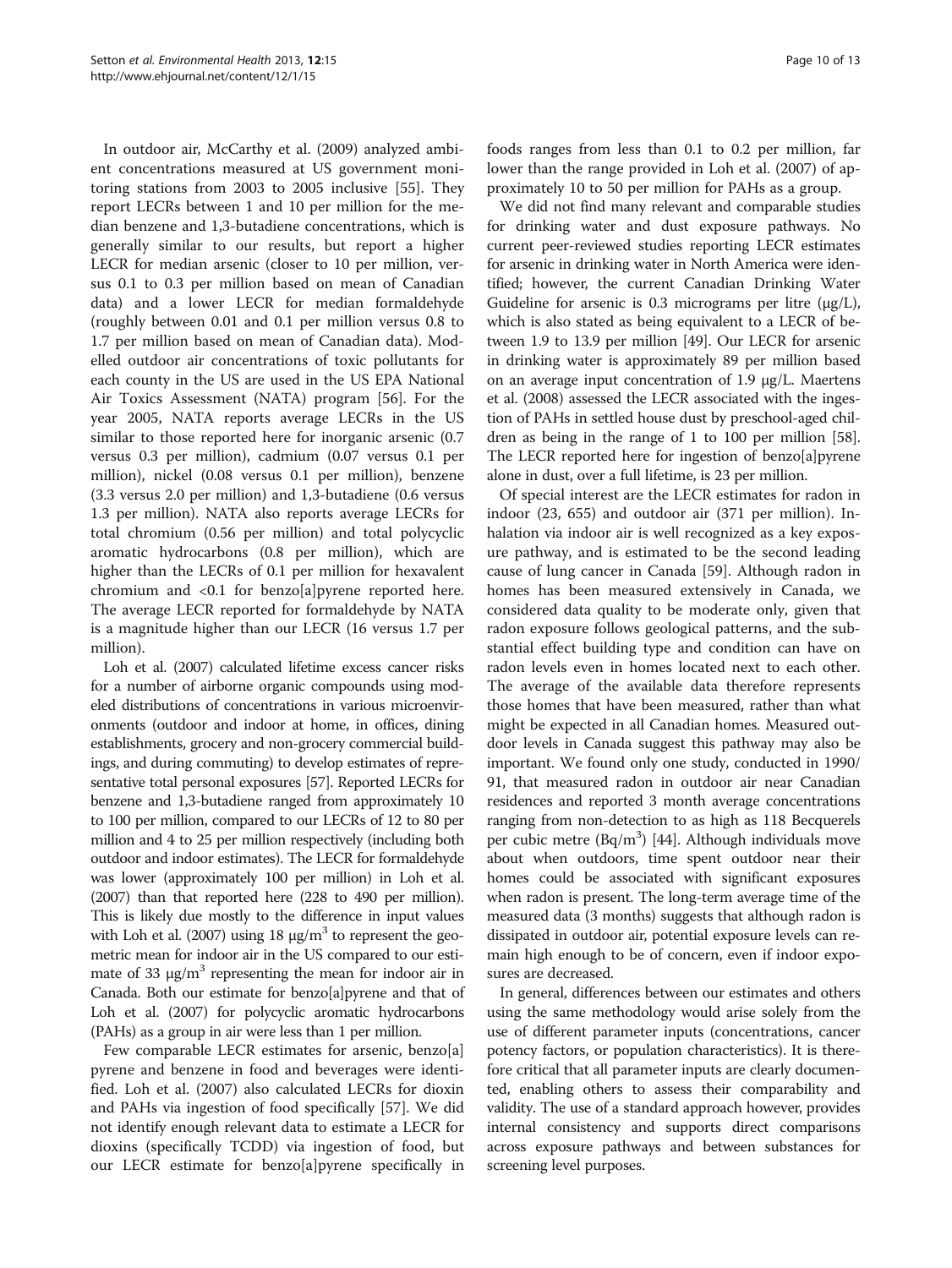Importantly, variability among individuals exists, both in terms of exposure levels and responses to those exposures. For any individual, exposure will vary both temporally (short and long term) and spatially depending on a multitude of factors (proximity to carcinogen sources, behaviours affecting intake rates, etc.). There is also clear evidence that exposures during key lifestages may be more important than at other times, particularly during childhood and even pre-natally, and more specific cancer potency factors may be required to better reflect these susceptibilities [\[60,61\]](#page-12-0). For these reasons, the LECRs presented here are best used as general relative indicators, and should not be interpreted as real cancer risks or estimates of future disease burden.

Uncertainty in our indicators also exists, and is influenced not only by potential measurement error in the concentration data, but also by the use of short duration samples to represent long term concentrations; comparability of concentrations across studies when different data collection methods are used; the use of small samples (potentially non-random) to represent larger populations; and the use of data from limited geographic regions to represent national concentrations.

This significant lack of nationally representative data (both geographically and temporally) does not allow us to establish the prevalence of exposure in the Canadian population, and may impede identifying trends over time if new data do not become available. In addition, establishing trends in future updates of the indicators may be difficult, particularly for those that depend solely on data from published literature or government reports, as the number of new studies undertaken that specifically measure environmental concentrations may be small, and/or changes in the LECR estimates may represent enhanced data rather than actual trends in exposure. Improvements in analytical methods may also affect how often substances are detected and at what levels, and therefore the resulting indicators. The authors plan to undertake a recalculation of the indicators presented here using data representative of conditions in 2011 when available, the results of which will provide further insight into the feasibility of regular updating and ease of comparability across time periods.

This study suggests there are real opportunities to improve our understanding of Canadians' exposures to carcinogens through undertaking more populationrepresentative national monitoring programs. These would produce better estimates of average levels, the probable distribution of exposure levels throughout our population, and therefore more effectively targeted prevention programs. These types of programs are likely more feasible in government or government partnership settings rather than solely academic.

In lieu of undertaking probabilistic methods for exploring variability and/or uncertainty in the input values (due to limited data availability), we developed a simple database tool (eRISK); available from the authors or via the CAREX Canada website on request [[62](#page-12-0)]. The tool can be used to examine the range of daily intakes and associated risks for any number of scenarios. For example, users can input values that might better represent the range of regional conditions (minimum, average or maximum concentration) or the unique dietary intakes of different population groups, as well as adjust the standard lifestage parameters and cancer potency factors.

This paper describes only one aspect of the CAREX Canada environmental project. Other components focus on providing the same indicators for selected suspected carcinogens (IARC Group 2A and 2B); identifying geographic variation in environmental concentrations and risk; standardizing and ranking carcinogen emissions by different geographical areas in Canada; and reviewing existing food consumption and residue databases in Canada.

#### Conclusions

The risk-based approach provides a flexible method for developing comparable, substance-specific estimates of lifetime daily average intake and associated LECRs for a variety of exposure pathways, including outdoor air, indoor air, drinking water, dust, soil, and foods and beverages, using available data. The indicators do not represent real cancer risk for any individual; however, they do identify what the LECRs are if environmental concentrations remain unchanged over time. If environmental concentrations increase or decline in the future, so will the LECRs. Most important, perhaps, is the usefulness of this standardized risk assessment-based approach for comparative risk assessment and for identifying data quality issues and data gaps, which serves to highlight where future efforts should be targeted to improve our understanding of Canadians' exposures to carcinogens.

#### Abbreviations

Bq/m<sup>3</sup>: Becquerels per cubic meter; CA OEHHA: California office of environmental health hazard assessment; CPAC: Canadian partnership against cancer; CR: Concentration – response; DWSP: Ontario drinking water surveillance program; EPI: Exposure potency index; f/ml: Fibres per millilitre; IARC: International agency for research on cancer; LECR: Lifetime excess cancer risk; NAPS: National air pollution surveillance; NATA: National air toxics assessment; PAH: Polycyclic aromatic hydrocarbon; TCDD: 2,3,7,8 tetrachlorodibenzo[p]dioxin; TEAM: Total exposure assessment measurement; US EPA: United states environmental protection agency; US: United States; μg/m<sup>3</sup>: Micrograms per cubic meter; μg/L: Micrograms per liter.

#### Competing interests

The authors declare that they have no competing interests.

#### Authors' contributions

ES developed and led the overall study, conducted data reviews and analysis, and prepared the manuscript. PH participated in data review and analysis, and collaborated in the preparation of the manuscript. KP, RC, and ACL participated in data review and analysis. PAD provided advice during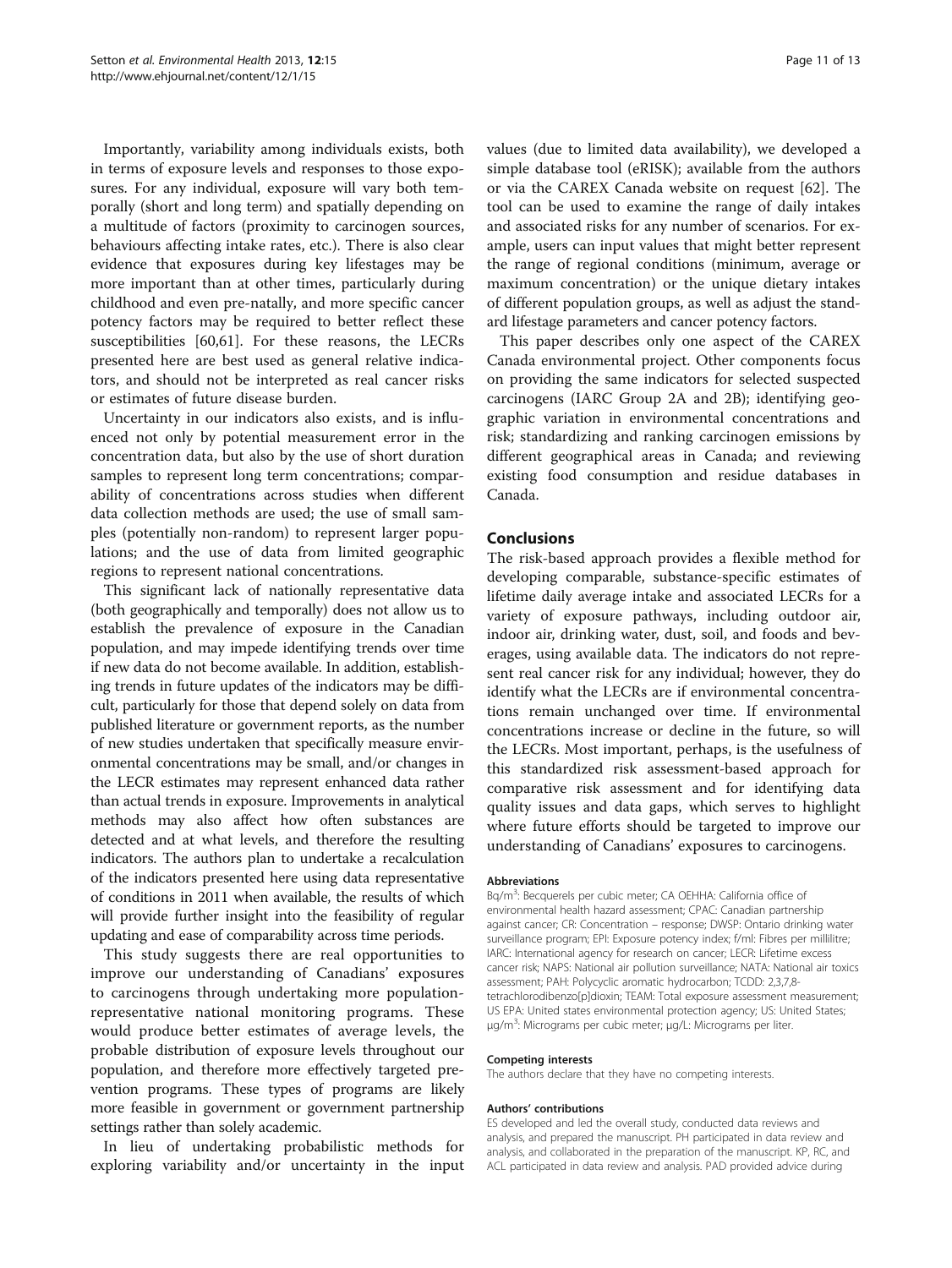<span id="page-11-0"></span>the study development and manuscript preparation. All authors read and approved the final version.

#### Acknowledgments

CAREX Canada is funded by the Canadian Partnership Against Cancer. We would like to acknowledge the feedback from members of our independent scientific advisory panel, government staff with knowledge of existing useful databases, and other interested stakeholders during the development of our approach and subsequent implementation over the past three years. Thanks also to research assistants Steeve Deschênes (air quality data formatting) and Sarah Chiarello (preliminary food and beverage estimates).

#### Author details

<sup>1</sup>Department of Geography, University of Victoria, Victoria, BC, Canada. <sup>2</sup>School of Population and Public Health, University of British Columbia, Vancouver, BC, Canada. <sup>3</sup>Department of Geography, University of British Columbia, Vancouver, BC, Canada. <sup>4</sup>Occupational Cancer Research Centre, Cancer Care Ontario, Ontario, Canada.

#### Received: 20 September 2012 Accepted: 6 February 2013 Published: 12 February 2013

#### References

- 1. IARC Monographs on the Evaluation of Carcinogen Risks to Humans; [http://](http://monographs.iarc.fr/index.php) [monographs.iarc.fr/index.php](http://monographs.iarc.fr/index.php) .25-11-2012.
- 2. IARC Monographs on the Evaluation of Carcinogenic Risks to Humans Classifications;<http://monographs.iarc.fr/ENG/Classification/index.php> .25-11- 2012.
- 3. Danaei G, Vander Hoorn S, Lopez AD, Murray CJL, Ezzati M: Causes of cancer in the world: comparative risk assessment of nine behavioural and environmental risk factors. Lancet 2005, 366:1784–1793.
- 4. Doll R, Peto R: The Causes of Cancer: Quantitative Estimates of Avoidable Risks of Cancer in the United States Today. J Natl Cancer Inst 1981, 66:1192–1308.
- Pruss-Ustun A, Corvalan C: Preventing disease through healthy environments. Geneva: World Health Organization; 2006.
- 6. Clapp RW, Jacobs MM, Loechler EL: Environmental and occupational causes of cancer: new evidence 2005–2007. Rev Environ Health 2008, 23:1–38.
- 7. National Committee on Environmental and Occupational Exposures: Prevention of Occupational and Environmental Cancers in Canada: A Best Practices Review and Recommendations; 2005.
- 8. Kauppinen T, Toikkanen J, Pedersen D, Young R, Ahrens W, Boffetta P, Hansen J, Kromhout H, Blasco JM, Mirabelli D, de la Orden-Rivera V, Pannett B, Plato N, Savela A, Vincent R, Kogevinas M: Occupational exposure to carcinogens in the European Union. Occup Environ Med 2000, 57:10–18.
- 9. Healthy Canadians A Federal Report on Comparable Health Indicators; 2010. [http://www.hc-sc.gc.ca/hcs-sss/pubs/system-regime/2010-fed-comp-indicat/](http://www.hc-sc.gc.ca/hcs-sss/pubs/system-regime/2010-fed-comp-indicat/index-eng.php) [index-eng.php](http://www.hc-sc.gc.ca/hcs-sss/pubs/system-regime/2010-fed-comp-indicat/index-eng.php) .14-12-2012.
- 10. Abelsohn A, Frank J, Eyles J: Environmental Public Health Tracking/ Surveillance in Canada: A Commentary. Healthcare Policy 2009, 4:37–52.
- 11. Health Canada Environmental and Workplace Health National Dose Registry; [http://www.hc-sc.gc.ca/ewh-semt/occup-travail/radiation/regist/index-eng.](http://www.hc-sc.gc.ca/ewh-semt/occup-travail/radiation/regist/index-eng.php) [php](http://www.hc-sc.gc.ca/ewh-semt/occup-travail/radiation/regist/index-eng.php) .2-8-2012.
- 12. Health Canada: Human Health Risk Assessment for Priority Substances. Ottawa: Government of Canada; 1994.
- 13. Health Canada Environmental Health Assessment Services Safe Environments Programme: Federal Contaminated Site Risk Assessment in Canada Part I: Guidance on Human Health Preliminary Quantitative Risk Assessment (PQRA). Ottawa: Government of Canada; 2004.
- 14. Calabrese EJ: The road to linearity: why linearity at low doses became the basis for carcinogen risk assessment. Arch Toxicol 2009, 83:203–225.
- 15. Calabrese EJ: Hormesis is central to toxicology, pharmacology and risk assessment. Hum Exp Toxicol 2010, 29:249–261.
- 16. Cohen SM, Arnold LL: Chemical Carcinogenesis. Toxicol Sci 2011, 120:S76–S92.
- 17. Calabrese EJ: Hormetic dose–response relationships in immunology: occurrence, quantitative features of the dose response, mechanistic foundations, and clinical implications. CRC Crit Rev Toxicol 2005, 35:89–295.
- 18. Kriebel D: Cancer prevention through a precautionary approach to environmental chemicals. Rev Environ Health 2011, 24:271–278.
- 19. Merlo DF, Filiberti R, Kobernus M, Bartonova A, Gamulin M, Ferencic Z, Dusinska M, Fucic A: Cancer risk and the complexity of the interactions between environmental and host factors: HENVINET interactive diagrams as simple tools for exploring and understanding the scientific evidence. Environ Health 2012, 11:S9.
- 20. Health Canada Great Lakes Health Effects Progam: Investigating Human Exposure to Contaminants in the Environment: A Handbook for Exposure Calculations. Ottawa: Government of Canada; 1995.
- 21. Health Canada Environmental Health Assessment Services Safe Environments Programme: Federal Contaminated Site Risk Assessment in Canada Part II: Health Canada Toxicological Reference Value (TRVs). Ottawa: Government of Canada; 2004.
- 22. Radionuclide Carcinogenicity Slope Factors: HEAST User Guide; [http://www.](http://www.epa.gov/rpdweb00/heast/index.html) [epa.gov/rpdweb00/heast/index.html](http://www.epa.gov/rpdweb00/heast/index.html) .2-8-2012.
- 23. United States Environmental Protection Agency Integrated Risk Information System - Asbestos;<http://www.epa.gov/iris/subst/0371.htm> .13-8-2012.
- 24. National Air Pollution Surveillance Program; [http://www.ec.gc.ca/rnspa-naps/](http://www.ec.gc.ca/rnspa-naps/default.asp?lang=En&n=5C0D33CF-1) [default.asp?lang=En&n=5C0D33CF-1](http://www.ec.gc.ca/rnspa-naps/default.asp?lang=En&n=5C0D33CF-1) .3-8-2012.
- 25. Environment Canada: National Air Pollution Surveillance Network Quality Assurance and Quality Control Guidelines. 1995.
- 26. Health Canada: Cross-Canada Survey of Radon Concentrations in Homes Final Report. 2012.
- 27. Cherrie J, Addison J, Dodgson J: Comparative studies of airborne asbestos in occupational and non-occupational environments using optical and electron microscope techniques. IARC Sci Publ 1989, 90:304–309.
- 28. Drinking Water Surveillance Program; [http://www.ene.gov.on.ca/](http://www.ene.gov.on.ca/environment/en/monitoring_and_reporting/drinking_water_surveillance_program/STDPROD_076064.html) [environment/en/monitoring\\_and\\_reporting/](http://www.ene.gov.on.ca/environment/en/monitoring_and_reporting/drinking_water_surveillance_program/STDPROD_076064.html) [drinking\\_water\\_surveillance\\_program/STDPROD\\_076064.html](http://www.ene.gov.on.ca/environment/en/monitoring_and_reporting/drinking_water_surveillance_program/STDPROD_076064.html) .3-8-2012.
- 29. Canada Food Stats Chronological Index; [http://www5.statcan.gc.ca/bsolc/olc](http://www5.statcan.gc.ca/bsolc/olc-cel/olc-cel?catno=23F0001X&chropg=1&lang=eng)[cel/olc-cel?catno=23F0001X&chropg=1&lang=eng](http://www5.statcan.gc.ca/bsolc/olc-cel/olc-cel?catno=23F0001X&chropg=1&lang=eng) .3-8-2012.
- 30. Nutrition Canada Food and Drug Directorate Health and Welfare Canada. Ottawa: Nutrition Canada National Survey, 1970–1972; 1981.
- 31. Canadian Food Inspection Agency Chemical Residues in Food Reports; [http://](http://www.inspection.gc.ca/food/chemical-residues-microbiology/chemical-residues/eng/1324258929171/1324264923941#resid) [www.inspection.gc.ca/food/chemical-residues-microbiology/chemical](http://www.inspection.gc.ca/food/chemical-residues-microbiology/chemical-residues/eng/1324258929171/1324264923941#resid)[residues/eng/1324258929171/1324264923941#resid](http://www.inspection.gc.ca/food/chemical-residues-microbiology/chemical-residues/eng/1324258929171/1324264923941#resid) .3-8-2012.
- 32. Total Diet Study Analytical Results; [http://www.fda.gov/Food/](http://www.fda.gov/Food/FoodSafety/FoodContaminantsAdulteration/TotalDietStudy/ucm184293.htm) [FoodSafety/FoodContaminantsAdulteration/TotalDietStudy/ucm184293.htm](http://www.fda.gov/Food/FoodSafety/FoodContaminantsAdulteration/TotalDietStudy/ucm184293.htm) .3-8-2012.
- 33. Exposure Research: Health Methods, Models, Tools and Databases Dietary Exposure Potential Model (DEPM); [http://www.epa.gov/nerl/topics/health.](http://www.epa.gov/nerl/topics/health.html#models) [html#models](http://www.epa.gov/nerl/topics/health.html#models) .3-8-2012.
- 34. Cheasley R, Setton E: CAREX Canada: Evaluating the Use of Food-related Databases in Canada for Carcinogen Exposure Assessment [abstract]; 2012.
- 35. Ozkaynak H, Frey HC, Hubbell B: Characterizing Variability and Uncertainty in Exposure Assessments Improves Links to Environmental Decision-Making. Pittsburg, PA: EM Magazine; 2008, 18–22.
- 36. WHO/IPCS Working Group: Uncertainty and Data Quality in Exposure Assessment Part 1: Guidance Document on Characterizing and Communicating Uncertainty in Exposure Assessment; Part 2. Geneva: Hallmarks of Data Quality in Chemical Exposure Assessment; 2008.
- 37. CAREX Canada Profiles and Estimates; [http://www.carexcanada.ca/en/](http://www.carexcanada.ca/en/profiles_and_estimates/) [profiles\\_and\\_estimates/](http://www.carexcanada.ca/en/profiles_and_estimates/) .3-8-2012.
- 38. California Office of Environmental Health Hazard Assessment: Technical Support Document for Cancer Potency Factors: Methodologies for derivation, listing of available values, and adjustments to allow for early lifestage exposures. California: California Office of Environmental Health Hazard Assessment; 2009.
- 39. Health Canada Environmental Health Assessment Services Safe Environments Programme: Draft Federal Contaminated Site Risk Assessment in Canada Part I: Guidance on Human Health Preliminary Quantitative Risk Assessment Version 2.0. Ottawa: Government of Canada; 2007.
- 40. Health Canada Environmental Health Assessment Services Safe Environments Programme: Draft Federal Contaminated Site Risk Assessment in Canada Part II: Health Canada Toxicological Reference Values (TRVs) Version 2.0. Ottawa: Government of Canada; 2007.
- 41. Integrated Risk Information System (IRIS) A-Z List of Substances; [http://cfpub.](http://cfpub.epa.gov/ncea/iris/index.cfm?fuseaction=iris.showSubstanceList) [epa.gov/ncea/iris/index.cfm?fuseaction=iris.showSubstanceList](http://cfpub.epa.gov/ncea/iris/index.cfm?fuseaction=iris.showSubstanceList) .3-8-2012.
- 42. Maykut NN, Lewtas J, Kim E, Larson TV: Source Apportionment of PM2.5 at an Urban IMPROVE Site in Seattle, Washington. Environ Sci Technol 2003, 37:5135–5142.